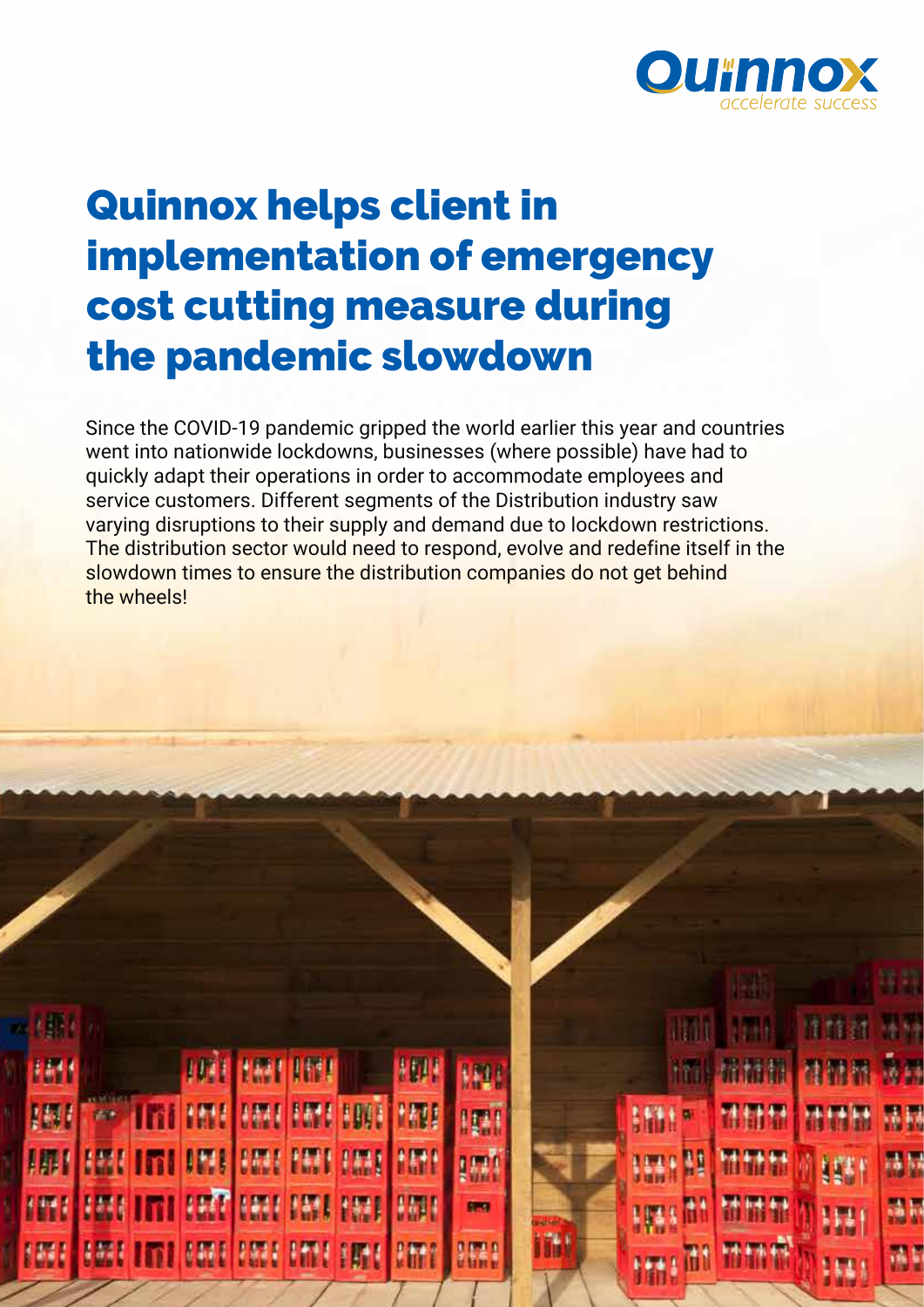## **Project Background**

One of the cost control measures implemented by our client to manage the Covid-19 situation was to close down two of their Distribution Centers and divert their sales and distribution operations to four other near-by operating facilities.

### **Some of the key challenges that our client faced include:**

- A quick turn-time to divert the sales and distribution operations owing to the urgency of the situation
- Incomplete information about customers, distribution routes and merchandisers moving to their new facilities as the business was still working on the changes. Last minute dissemination of some key information also posed challenges
- Some sales & merchandizing routes in the closing & diverted locations had duplicate names
- Planners had to complete

## **Ref** Solution

Quinnox had an already well-established relationship with the world's largest beverage company since 2007, supporting a pre- and post-divestiture project, and emerging as their subject matter expert and "go to" resource for their SAP technology landscape efforts. With Quinnox's in-depth knowledge in the bottling & distribution industry business processes and association with the client since 2014, Quinnox was chosen as the partner to help the client manage the diversion of their sales and distribution operations.

 merchandising planning and upload the routes in Salesforce in a very short time to ensure that the merchandisers could execute these routes from the very next day and ensure minimal disruption

Our client was looking for a partner who understands the business & nuances of the beverage / bottling industry including DSD, FSV, merchandising planning, route planning and will be able to collaborate with business teams and the other vendors.

- Quinnox team's initial priority was to identify any missing information and highlight it to the business. The team identified dependencies with the sales and merchandizing execution solutions and worked with the vendors supporting them to ensure that these DC closures had minimal impact on distribution operations.
- Quinnox created duplicate routes in two of the four locations and suggested adding suffixes to the sub routes before moving them to new locations, and coordinated with the Salesforce team to understand the impact due to the renaming of routes.